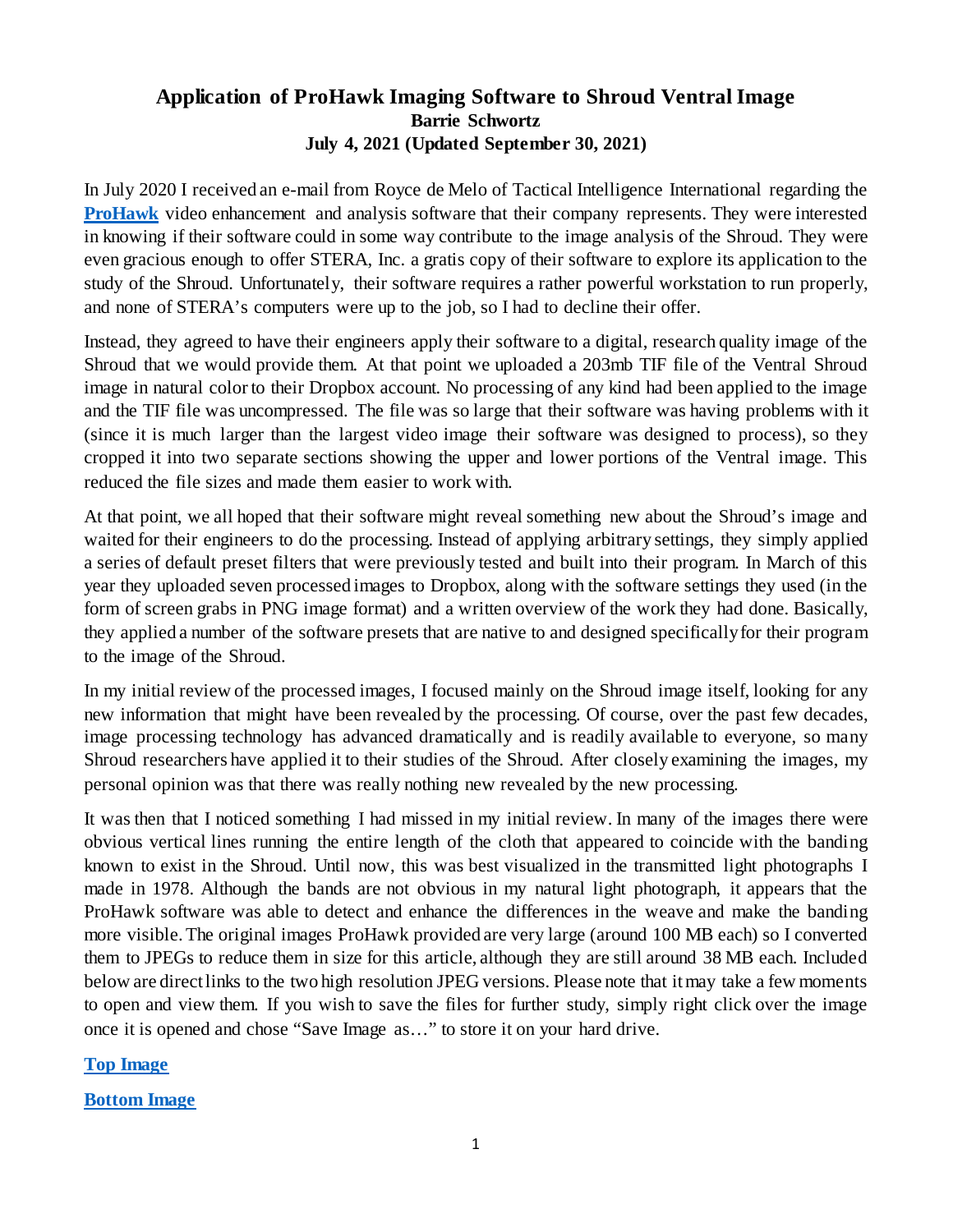As an added benefit, the engineers kindly included screen shots of their software settings for each processed image, so I am including them here for your information:



Top Image



Bottom Image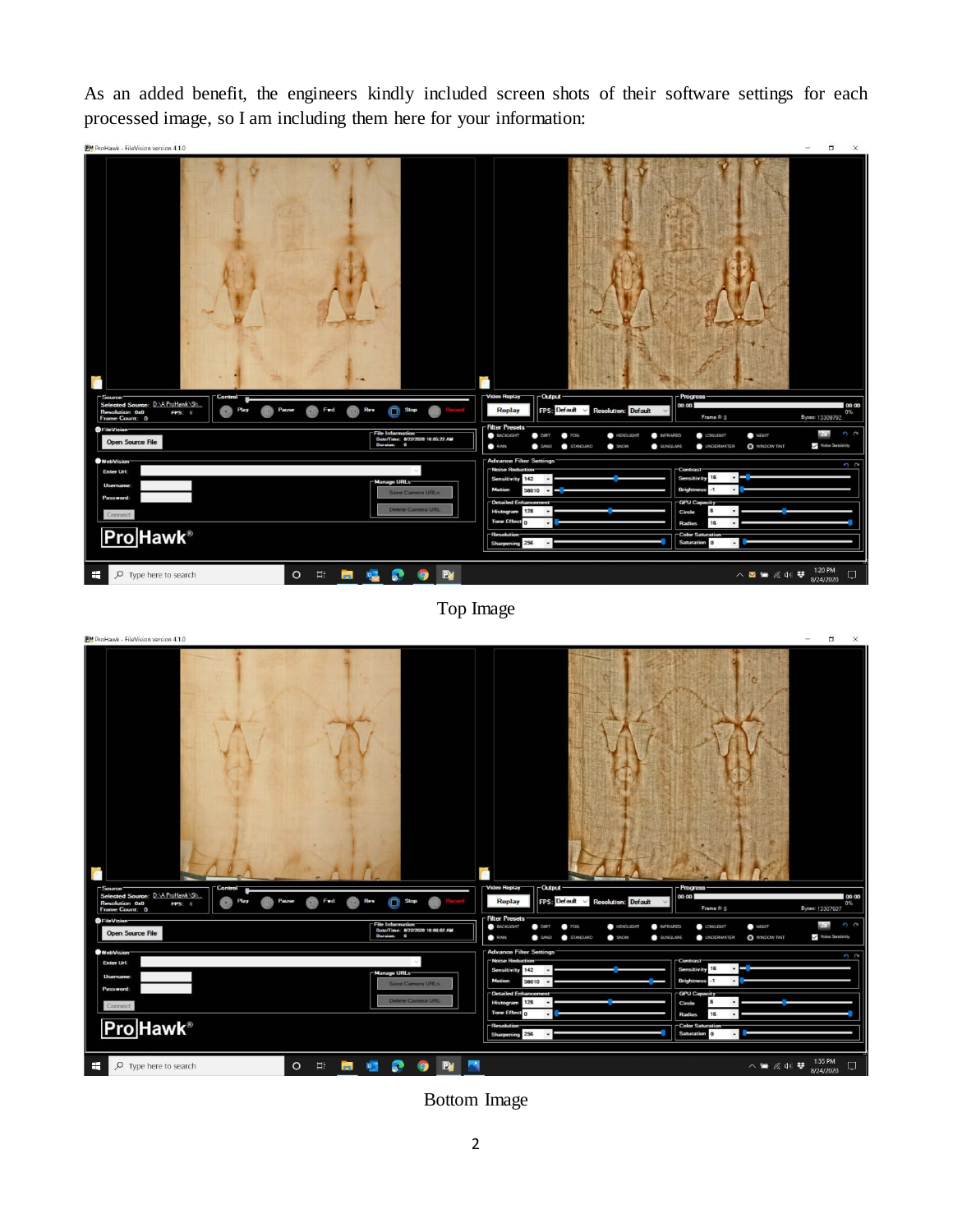As I explained to the folks at ProHawk, in my opinion their processing didn't reveal anything new about the Shroud's image, but it appears to have visualized in a new manner the banding that we already knew existed in the Shroud. I wish to extend my sincere gratitude to Royce de Melo, Robert Brown and the engineers and software designers at ProHawk for their generous offer and dedicated efforts in applying their excellent technology to the study of the image on the Shroud.

ProHawk also provided a written report dated 8 March 2021 titled "Curious What the Details in the Shroud Reveal?" which I am including here:

Clearly one of the most, if not the most fascinating artifact to study in human history, according to shroud.com, "The Shroud of Turin is a centuries old linen cloth that bears the image of a crucified man. A man that millions believe to be Jesus of Nazareth". Shroud.com has been shepherd by Barrie M. Schwortz, Editor, and photographer of the most pertinent photographs permitted of the Shroud of Turin. He has likely been at the center, and more involved in the hundreds of thousands of hours of thorough study and exhaustive research on the Shroud of Turin than anyone. This article will describe the findings of one such research investigation conducted by Mr. Schwortz, in collaboration with Royce de Melo of Tactical Intelligence International and Robert Brown of ProHawk Technology Group.

The 14'5" long by 3'7" wide Shroud of Turin is kept in northern Italy at the royal chapel of the Cathedral of Turin, typically only revealed a few times per century. The Shroud of Turin is a linen twill woven in an uncommon 3:1 under-over herringbone pattern, characteristic of expensive first-century Judean burial cloth. Linen is a fabric made from threads of twisted flax fibers that thickness can vary significantly. The different lengths of threads are not interwoven together, but rather laid in side-by-side during the weaving.

Royce de Melo of Tactical Intelligence International contacted the Shroud of Turin research organization and Mr. Schwortz in early July 2020. Tactical Intelligence International works jointly with ProHawk Group and the imagery enhancement technology. Out of interest and curiosity, Mr. de Melo offered Mr. Schwortz to try ProHawk to see what the technology might discover on the shroud, if anything, and to see what effects the technology might have on the shroud overall. In early August Mr. Schwortz replied to Mr. de Melo expressing his interest in trying the image enhancement technology on the shroud.

The purpose of the charity research investigation was to see what details could be extracted from a sanctioned Shroud of Turin picture using ProHawk Technology Groups patented computer vision pixel level algorithms in the ProHawk Vision product. This is not the first time that the Shroud of Turin image would be enhanced using computer technology to attempt to uncover details and facts not previously revealed or documented. This is the first time the Shroud of Turin image would be enhanced and enriched using pixel level computer vision algorithms, rather than full frame based post-production editing tools that enable color, contrast, hue, and brightness control over an image.

The uncompressed 24-bit sRGB TIF image file provided to ProHawk of the Shroud of Turin is a Ventral Image as it appears in natural light. The copyrighted Shroud of Turin 203MB TIF image is a whopping 5,829 x 12,177 pixel vertical and horizontal 305 dpi resolution. To appreciate the enormity of the image, consider that it was taken in 1978, and the 5,829-pixel height is 35% taller than a UHD 8K video frame, and 58.5% wider. It took a little work to get the complete image processed due to the unusually large dimensions of the image.

ProHawk Vision is a powerful computer vision system that contains pixel level algorithms that dramatically clarifies imagery to expose the most intricate details. The computer vision algorithms run in parallel to process every pixel of an image based on the interpretation and influence of surrounding pixels to reveal otherwise hidden details.